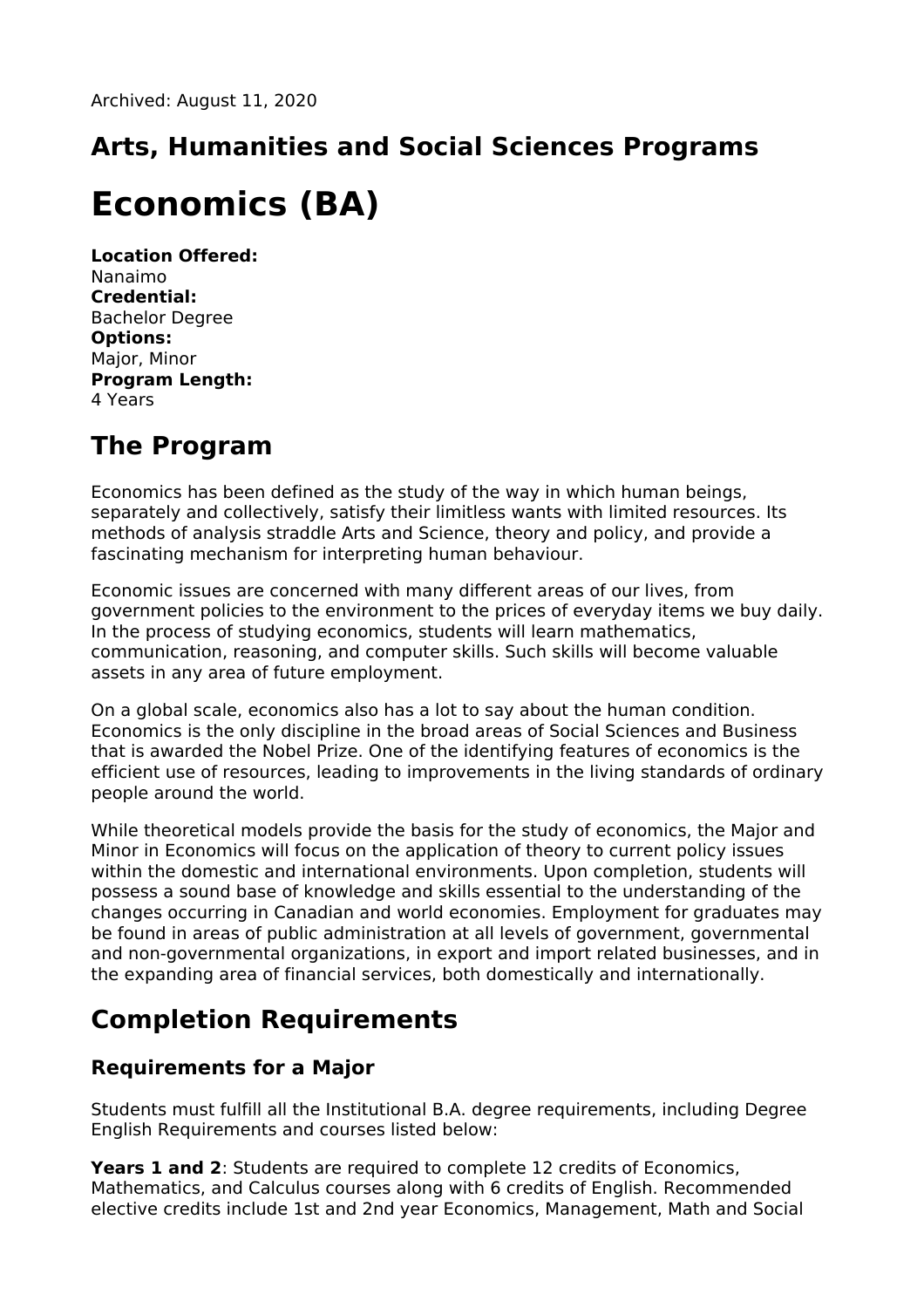#### Science courses.

| Years 1 and 2                                                                                                                                                                     | <b>Credits</b> |
|-----------------------------------------------------------------------------------------------------------------------------------------------------------------------------------|----------------|
| Required courses:                                                                                                                                                                 |                |
| ECON 211 - (Principles of Microeconomic Theory)                                                                                                                                   | 3              |
| <b>ECON 212 - (Principles of Macroeconomic Theory)</b>                                                                                                                            | 3              |
| Math options:                                                                                                                                                                     |                |
| MATH 161 - (Introduction to Statistics for Social Sciences) or<br>MATH 181 - (Introduction to Statistics) or<br>MATH 211 - Statistics I) or<br>QUME 232 - (Business Statistics I) |                |
| Calculus options:                                                                                                                                                                 |                |
| MATH 191 - (Calculus with Economic and Business Applications I) or<br>MATH 121 - (Calculus I) or<br>MATH 100 - (Calculus for Engineering and Physical Sciences I)                 | 3              |

**Years 3 and 4**: Students are required to complete 18 credits of core ECON courses along with 12 credits of upper-level ECON electives.

| Years 3 and 4                                          | <b>Credits</b> |
|--------------------------------------------------------|----------------|
| Required courses:                                      |                |
| ECON 305 - (Money, Banking and Financial Institutions) | 3              |
| ECON 311 - (Intermediate Microeconomic Theory)         | 3              |
| ECON 312 - (Intermediate Macroeconomic Theory)         | 3              |
| ECON 485 - (Special Topics in Microeconomic Analysis)  | 3              |
| ECON 486 - (Special Topics in Macroeconomic Analysis)  | 3              |
| QUME 436 - (Econometrics)                              | 3              |
| <b>Upper-level Economics electives:</b>                |                |
| Select four upper-level Economics* courses from:       |                |
| ECON 306 - (International Trade)                       |                |
| ECON 320 - (Economic Development)                      |                |
| ECON 323 - (Economies in Transition)                   |                |
| ECON 330 - (Environmental Economics)                   | 12             |
| ECON 340 - (Government Spending and Taxation)          |                |
| ECON 360 - (The Transnational Corporation)             |                |
| ECON 370 - (Regional Economic Analysis)                |                |
| FNCE 423 - (International Finance)                     |                |

**\*** Some upper-level Economics courses are only offered in alternate years. Students are encouraged to contact the Chair of Economics for information on course offerings.

#### **Requirements for a Minor**

Students must fulfill all the Institutional B.A. degree requirements, including Degree English Requirements and courses listed below.

**Years 1 and 2**: Students are required to complete 12 credits of Economics, Mathematics, and Calculus courses along with 6 credits of English. Recommended